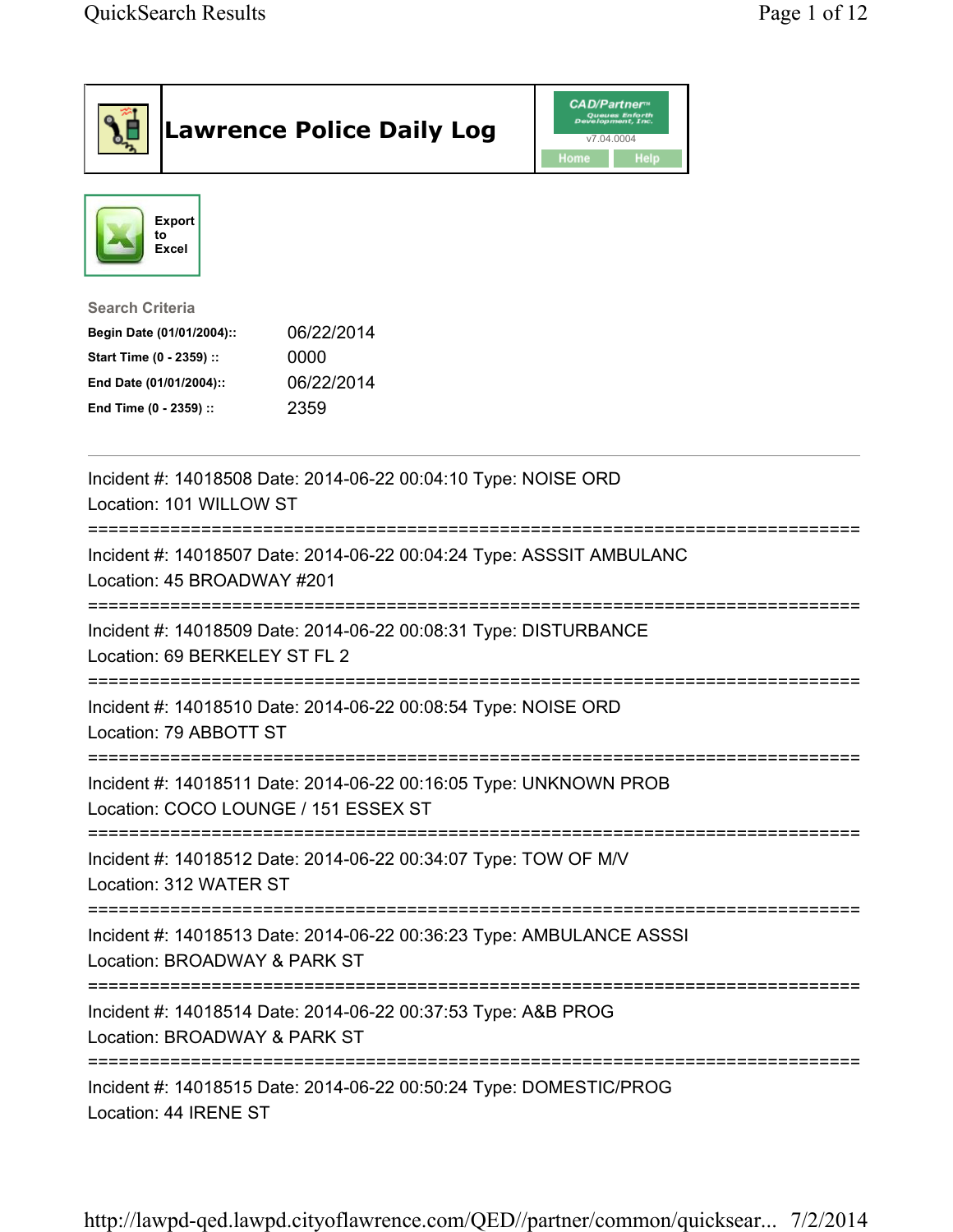| ==========================<br>==============================                                                                                                                                                                                                                                                                                                                                             |
|----------------------------------------------------------------------------------------------------------------------------------------------------------------------------------------------------------------------------------------------------------------------------------------------------------------------------------------------------------------------------------------------------------|
| Incident #: 14018516 Date: 2014-06-22 01:02:12 Type: NOISE ORD<br>Location: 24 FITZ ST                                                                                                                                                                                                                                                                                                                   |
| Incident #: 14018517 Date: 2014-06-22 01:10:23 Type: NOISE ORD<br>Location: 69 BERKELEY ST FL 2ND<br>=====================                                                                                                                                                                                                                                                                               |
| Incident #: 14018519 Date: 2014-06-22 01:10:42 Type: HIT & RUN M/V<br>Location: AVON ST & BRUCE ST                                                                                                                                                                                                                                                                                                       |
| Incident #: 14018518 Date: 2014-06-22 01:11:03 Type: DISTURBANCE<br>Location: BIG CITY BAR AND GRILLE / 65 MERRIMACK ST                                                                                                                                                                                                                                                                                  |
| Incident #: 14018520 Date: 2014-06-22 01:15:55 Type: DISTURBANCE<br>Location: 33 NEWTON ST<br>;===============================                                                                                                                                                                                                                                                                           |
| Incident #: 14018521 Date: 2014-06-22 01:16:55 Type: FIGHT<br>Location: 188 S UNION ST                                                                                                                                                                                                                                                                                                                   |
| Incident #: 14018522 Date: 2014-06-22 01:28:05 Type: HARASSMENT<br>Location: COCO LOUNGE / 151 ESSEX ST                                                                                                                                                                                                                                                                                                  |
| Incident #: 14018523 Date: 2014-06-22 01:33:12 Type: LARCENY/PAST<br>Location: DENNYS / 160 WINTHROP AV                                                                                                                                                                                                                                                                                                  |
| Incident #: 14018525 Date: 2014-06-22 01:46:09 Type: NOISE ORD<br>Location: 11 CORNISH ST FL 1ST                                                                                                                                                                                                                                                                                                         |
| Incident #: 14018524 Date: 2014-06-22 01:46:16 Type: MAN DOWN<br>Location: ESSEX ST & JACKSON ST                                                                                                                                                                                                                                                                                                         |
| ============================<br>Incident #: 14018526 Date: 2014-06-22 01:49:22 Type: NOISE ORD<br>Location: 5 ROYAL ST FL 1                                                                                                                                                                                                                                                                              |
| Incident #: 14018527 Date: 2014-06-22 01:50:06 Type: DISTURBANCE<br>Location: 464 HAVERHILL ST                                                                                                                                                                                                                                                                                                           |
| Incident #: 14018528 Date: 2014-06-22 01:59:13 Type: NOISE ORD<br>Location: 20 SUMMIT AV                                                                                                                                                                                                                                                                                                                 |
| Incident #: 14018529 Date: 2014-06-22 02:13:13 Type: DOMESTIC/PAST<br>$\overline{a}$ and $\overline{a}$ and $\overline{a}$ and $\overline{a}$ and $\overline{a}$ and $\overline{a}$ and $\overline{a}$ and $\overline{a}$ and $\overline{a}$ and $\overline{a}$ and $\overline{a}$ and $\overline{a}$ and $\overline{a}$ and $\overline{a}$ and $\overline{a}$ and $\overline{a}$ and $\overline{a}$ and |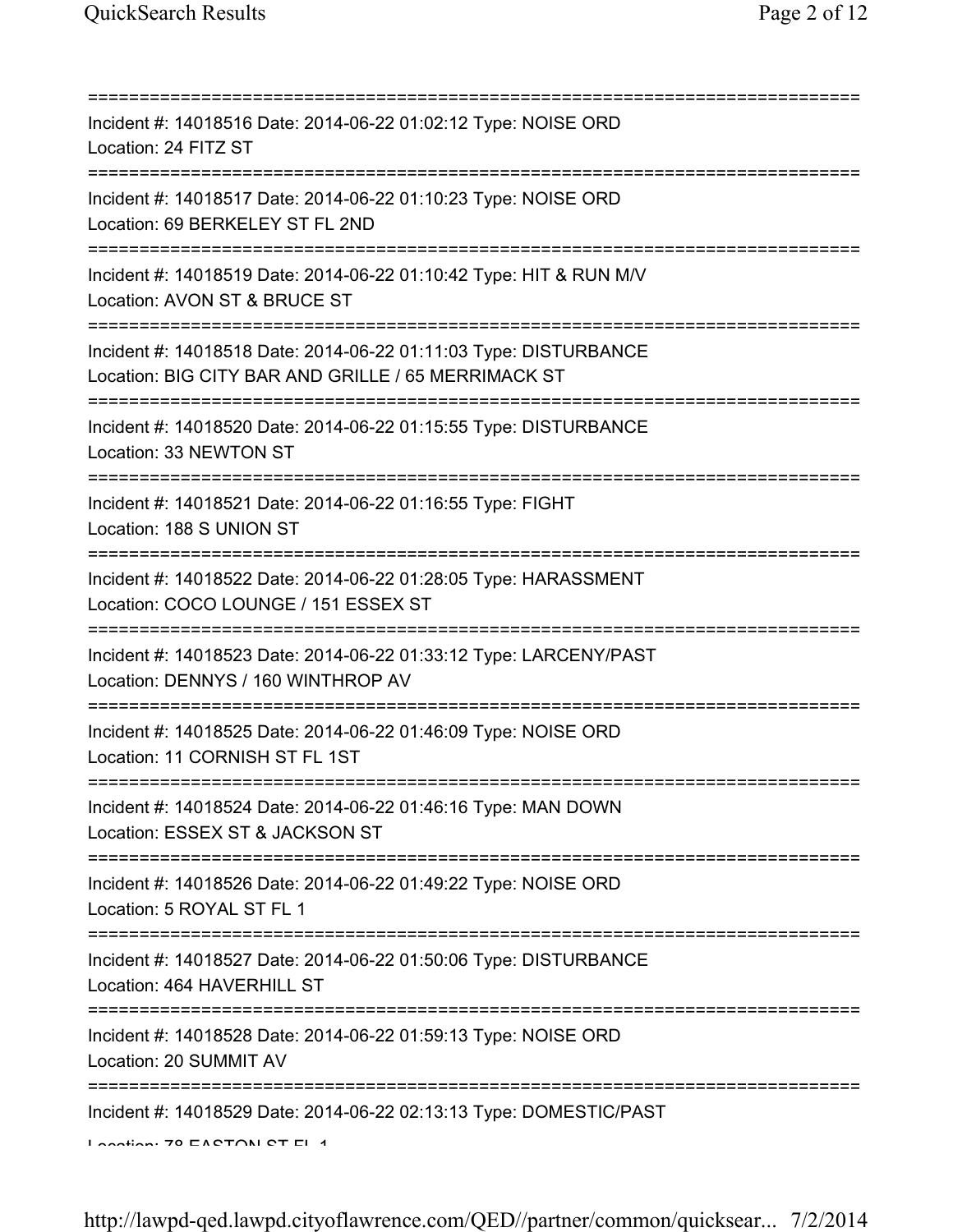| Incident #: 14018530 Date: 2014-06-22 02:37:59 Type: NOISE ORD<br>Location: 538 HAVERHILL ST FL 1<br>===================================== |
|--------------------------------------------------------------------------------------------------------------------------------------------|
| Incident #: 14018531 Date: 2014-06-22 02:54:25 Type: M/V STOP<br>Location: ANDOVER ST & BROOKFIELD ST<br>================================  |
| Incident #: 14018532 Date: 2014-06-22 02:55:37 Type: M/V STOP<br>Location: ANDOVER ST & S BROADWAY                                         |
| Incident #: 14018533 Date: 2014-06-22 03:02:13 Type: M/V STOP<br>Location: S BROADWAY & SHATTUCK ST                                        |
| Incident #: 14018534 Date: 2014-06-22 03:03:20 Type: M/V STOP<br>Location: PARKER ST & SPRINGFIELD ST                                      |
| Incident #: 14018535 Date: 2014-06-22 03:21:40 Type: NOISE ORD<br>Location: 198 UNION ST FL 3RD                                            |
| Incident #: 14018536 Date: 2014-06-22 03:45:47 Type: DISTURBANCE<br>Location: 105 MARKET ST FL 3                                           |
| Incident #: 14018537 Date: 2014-06-22 03:52:43 Type: SUS PERS/MV<br>Location: 431 HAMPSHIRE ST                                             |
| Incident #: 14018538 Date: 2014-06-22 03:54:04 Type: DISTURBANCE<br>Location: 550 BROADWAY #108                                            |
| Incident #: 14018539 Date: 2014-06-22 04:25:32 Type: DOMESTIC/PROG<br>Location: 20 DEBBIE LN                                               |
| Incident #: 14018540 Date: 2014-06-22 04:41:18 Type: DISORDERLY<br>Location: 13 SAUNDERS ST FL 3                                           |
| :==========<br>Incident #: 14018541 Date: 2014-06-22 05:22:08 Type: 209A/VIOLATION<br>Location: 7 MT VERNON ST FL 1                        |
| Incident #: 14018542 Date: 2014-06-22 06:09:45 Type: NOISE ORD<br>Location: 279 SALEM ST FL 1                                              |
| Incident #: 14018543 Date: 2014-06-22 06:19:21 Type: ALARMS                                                                                |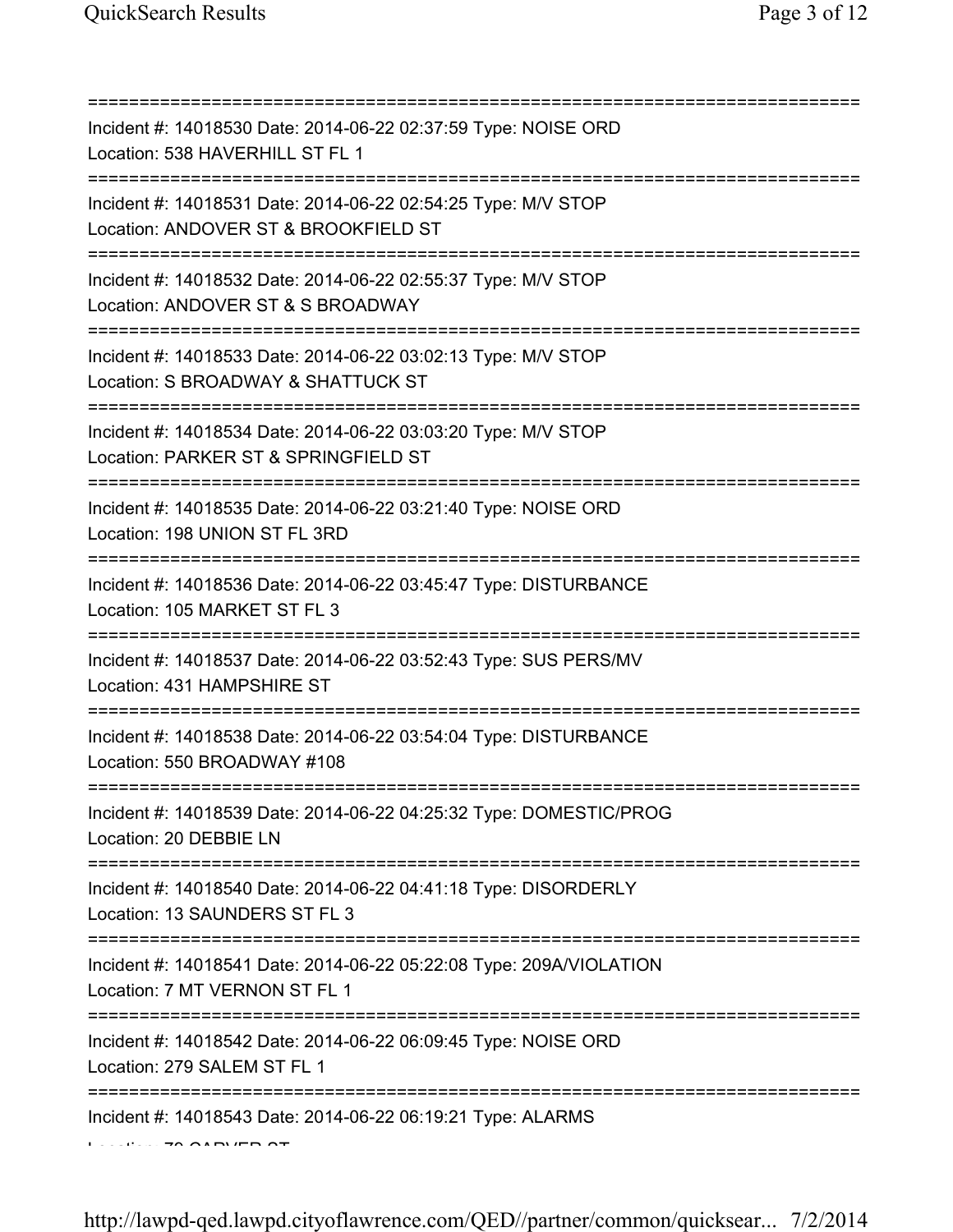=========================================================================== Incident #: 14018544 Date: 2014-06-22 06:25:59 Type: DISTURBANCE Location: 38 WASHINGTON ST =========================================================================== Incident #: 14018545 Date: 2014-06-22 07:09:07 Type: SUS PERS/MV Location: LAZARUS HOUSE / 48 HOLLY ST =========================================================================== Incident #: 14018546 Date: 2014-06-22 07:31:05 Type: ALARMS Location: 20 FITZ ST =========================================================================== Incident #: 14018547 Date: 2014-06-22 08:17:52 Type: AUTO ACC/PED Location: BROADWAY & HAVERHILL ST =========================================================================== Incident #: 14018548 Date: 2014-06-22 09:17:08 Type: NEIGHBOR PROB Location: 17 OREGON AV =========================================================================== Incident #: 14018549 Date: 2014-06-22 09:24:24 Type: DOMESTIC/PROG Location: MCDONALDS / 50 BROADWAY =========================================================================== Incident #: 14018550 Date: 2014-06-22 10:42:01 Type: SUS PERS/MV Location: 101 OLIVE AV =========================================================================== Incident #: 14018551 Date: 2014-06-22 10:46:42 Type: TOW OF M/V Location: BOWDOIN ST & CLIFTON ST =========================================================================== Incident #: 14018552 Date: 2014-06-22 10:58:55 Type: B&E/PAST Location: 202 BROADWAY =========================================================================== Incident #: 14018553 Date: 2014-06-22 11:31:49 Type: TRESPASSING Location: CARRIBBEAN BAKERY / 205 BROADWAY =========================================================================== Incident #: 14018554 Date: 2014-06-22 11:41:32 Type: ANIMAL COMPL Location: 179 ARLINGTON ST =========================================================================== Incident #: 14018555 Date: 2014-06-22 11:53:36 Type: HIT & RUN M/V Location: 185 BROADWAY =========================================================================== Incident #: 14018556 Date: 2014-06-22 11:55:20 Type: MEDIC SUPPORT Location: 6 MARTHA LN =========================================================================== Incident #: 14018557 Date: 2014-06-22 12:00:27 Type: THREATS Location: 31 BASSWOOD ST FL 2NDFL 2NDFL 2NDFL 2NDFL 2NDFL 2NDFL 2NDFL 2NDFL 2NDFL 2NDFL 2NDFL 2NDFL 2NDFL 2NDF<br>English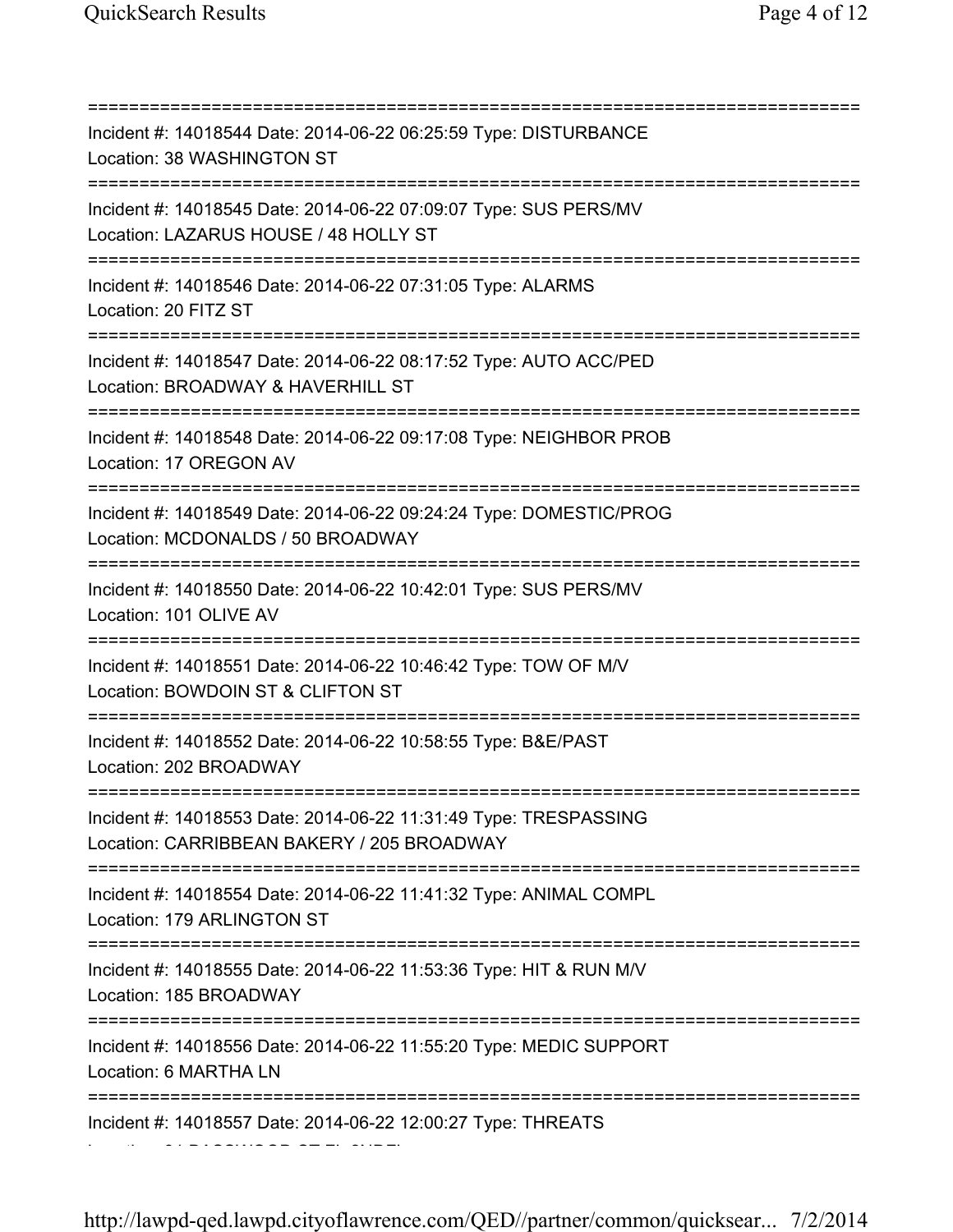=========================================================================== Incident #: 14018558 Date: 2014-06-22 12:03:30 Type: ALARM/BURG Location: 33 SOUTH ST =========================================================================== Incident #: 14018559 Date: 2014-06-22 12:40:29 Type: INVESTIGATION Location: 29 WHITMAN ST FL 3 =========================================================================== Incident #: 14018560 Date: 2014-06-22 12:49:46 Type: TRESPASSING Location: CRAWFORD ST =========================================================================== Incident #: 14018561 Date: 2014-06-22 12:54:50 Type: INVESTIGATION Location: 99 FERRY ST =========================================================================== Incident #: 14018562 Date: 2014-06-22 13:02:35 Type: 209A/VIOLATION Location: 120 BRADFORD ST =========================================================================== Incident #: 14018563 Date: 2014-06-22 13:09:33 Type: B&E/PAST Location: 47 TREMONT ST FL 2 =========================================================================== Incident #: 14018564 Date: 2014-06-22 13:38:03 Type: SUICIDE ATTEMPT Location: CENTRAL BRIDGE / 0 MERRIMACK ST =========================================================================== Incident #: 14018565 Date: 2014-06-22 13:55:10 Type: MAL DAMAGE Location: 71 BASSWOOD ST =========================================================================== Incident #: 14018566 Date: 2014-06-22 13:56:33 Type: UNWANTEDGUEST Location: 410 ANDOVER ST =========================================================================== Incident #: 14018567 Date: 2014-06-22 14:01:42 Type: MV/BLOCKING Location: 109 STEARNS AV =========================================================================== Incident #: 14018568 Date: 2014-06-22 14:07:28 Type: TRESPASSING Location: GEISLER STATE POOL / 50 HIGH ST =========================================================================== Incident #: 14018569 Date: 2014-06-22 14:21:28 Type: CK WELL BEING Location: 11 DAISY ST FL 1 =========================================================================== Incident #: 14018570 Date: 2014-06-22 14:23:05 Type: MEDIC SUPPORT Location: 111 PERRY AV =========================================================================== Incident #: 14018571 Date: 2014-06-22 14:27:56 Type: SUICIDE ATTEMPT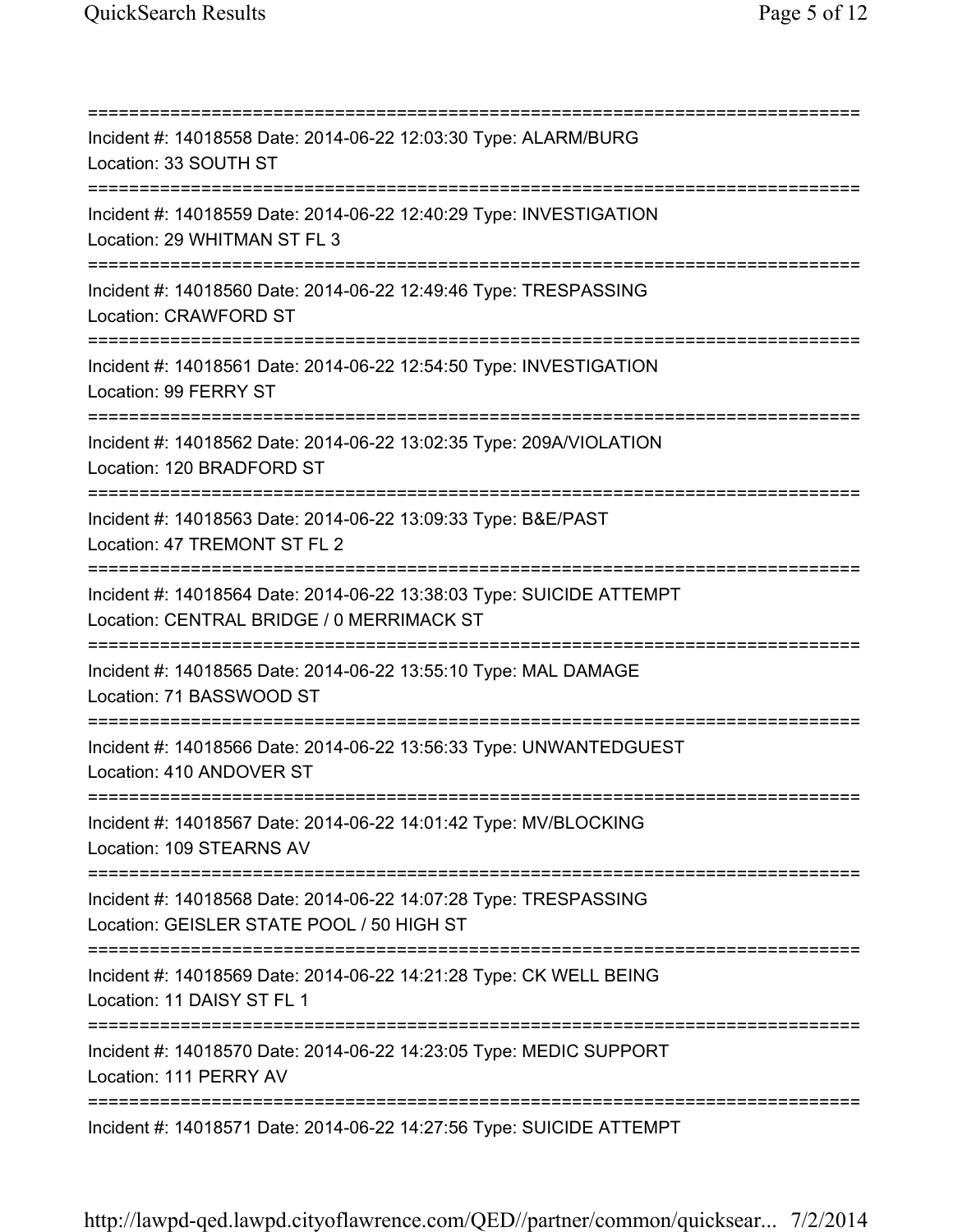=========================================================================== Incident #: 14018572 Date: 2014-06-22 14:36:32 Type: SHOTS FIRED Location: 35 INMAN ST =========================================================================== Incident #: 14018573 Date: 2014-06-22 16:01:31 Type: SUS PERS/MV Location: BENNINGTON ST & ERVING AV =========================================================================== Incident #: 14018574 Date: 2014-06-22 16:12:08 Type: CK WELL BEING Location: CEDAR ST & FRANKLIN ST =========================================================================== Incident #: 14018575 Date: 2014-06-22 16:14:03 Type: FIGHT Location: MRYTLE & HAMPSHIRE =========================================================================== Incident #: 14018576 Date: 2014-06-22 16:27:49 Type: KEEP PEACE Location: 18 GRAICHEN TER =========================================================================== Incident #: 14018577 Date: 2014-06-22 16:28:44 Type: AUTO ACC/UNK PI Location: 108 WINTHROP AV =========================================================================== Incident #: 14018578 Date: 2014-06-22 16:32:05 Type: CK WELL BEING Location: AMESBURY ST & CANAL ST =========================================================================== Incident #: 14018579 Date: 2014-06-22 16:42:36 Type: FIGHT Location: APPLETON ST & CANAL ST =========================================================================== Incident #: 14018580 Date: 2014-06-22 17:13:53 Type: NOISE ORD Location: 104 E CAMBRIDGE ST =========================================================================== Incident #: 14018581 Date: 2014-06-22 17:17:19 Type: FRAUD Location: WATER ST =========================================================================== Incident #: 14018582 Date: 2014-06-22 17:25:01 Type: DOMESTIC/PROG Location: 129 WATER ST =========================================================================== Incident #: 14018583 Date: 2014-06-22 17:34:58 Type: DOMESTIC/PAST Location: 129 WATER ST FL 2 =========================================================================== Incident #: 14018584 Date: 2014-06-22 17:42:10 Type: NOISE ORD Location: 29 TREMONT ST =========================================================================== Incident #: 14018585 Date: 2014-06-22 18:00:07 Type: THREATS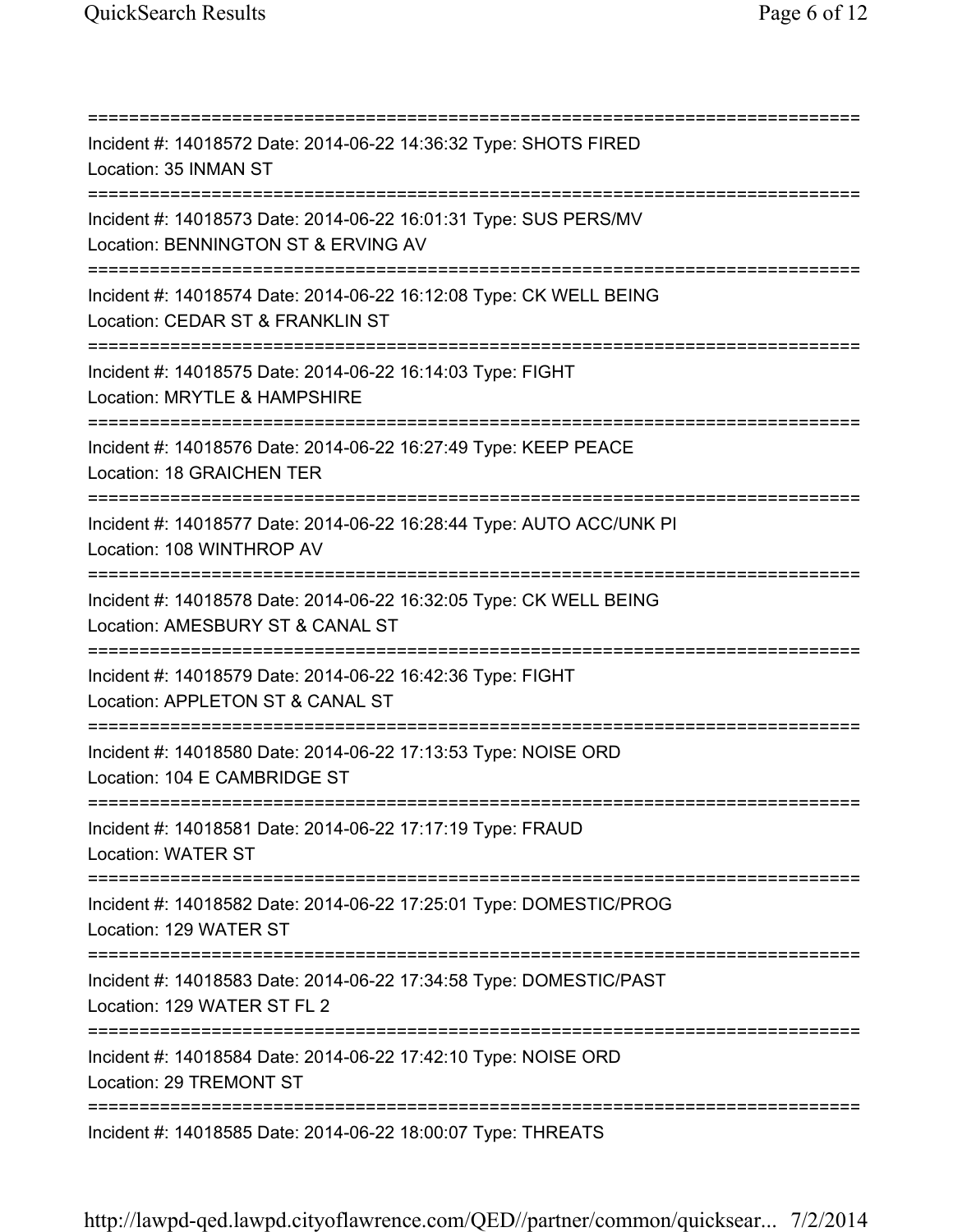| Location: 256 ESSEX ST #305                                                                                                        |
|------------------------------------------------------------------------------------------------------------------------------------|
| Incident #: 14018586 Date: 2014-06-22 18:02:59 Type: UNWANTEDGUEST<br>Location: 319 LOWELL ST                                      |
| Incident #: 14018587 Date: 2014-06-22 18:12:41 Type: LARCENY/PAST<br>Location: 174 ANDOVER ST FL 1                                 |
| Incident #: 14018588 Date: 2014-06-22 18:14:57 Type: SUS PERS/MV<br>Location: 18 BROOKFIELD ST FL 1                                |
| Incident #: 14018589 Date: 2014-06-22 18:23:02 Type: LOST PROPERTY<br>Location: ATTIKA CLUB / 1 MILL ST                            |
| Incident #: 14018590 Date: 2014-06-22 18:27:47 Type: TENANT PROB<br>Location: 107 MARGIN ST FL 2                                   |
| Incident #: 14018591 Date: 2014-06-22 18:30:21 Type: SUS PERS/MV<br>Location: CASTLE ST & S BOWDOIN ST                             |
| =========================<br>Incident #: 14018592 Date: 2014-06-22 18:35:28 Type: DOMESTIC/PROG<br>Location: 235 BROADWAY #22 FL 2 |
| Incident #: 14018593 Date: 2014-06-22 18:36:22 Type: NOISE ORD<br>Location: 7 FITZ ST                                              |
| Incident #: 14018594 Date: 2014-06-22 18:38:16 Type: NOISE ORD<br>Location: 294 AMES ST                                            |
| Incident #: 14018595 Date: 2014-06-22 18:45:30 Type: NOISE ORD<br>Location: 368 LOWELL ST                                          |
| Incident #: 14018596 Date: 2014-06-22 18:47:53 Type: NOISE ORD<br>Location: 18 PHILLIPS ST                                         |
| Incident #: 14018597 Date: 2014-06-22 18:49:04 Type: PARK & WALK<br>Location: BRADFORD ST & BROADWAY                               |
| Incident #: 14018598 Date: 2014-06-22 18:50:44 Type: NOISE ORD<br>Location: 378 LOWELL ST                                          |
| Indidnat #: 11010500 Data: 2011 02 22 10:01:11 Tung: I OLID NIOIDE                                                                 |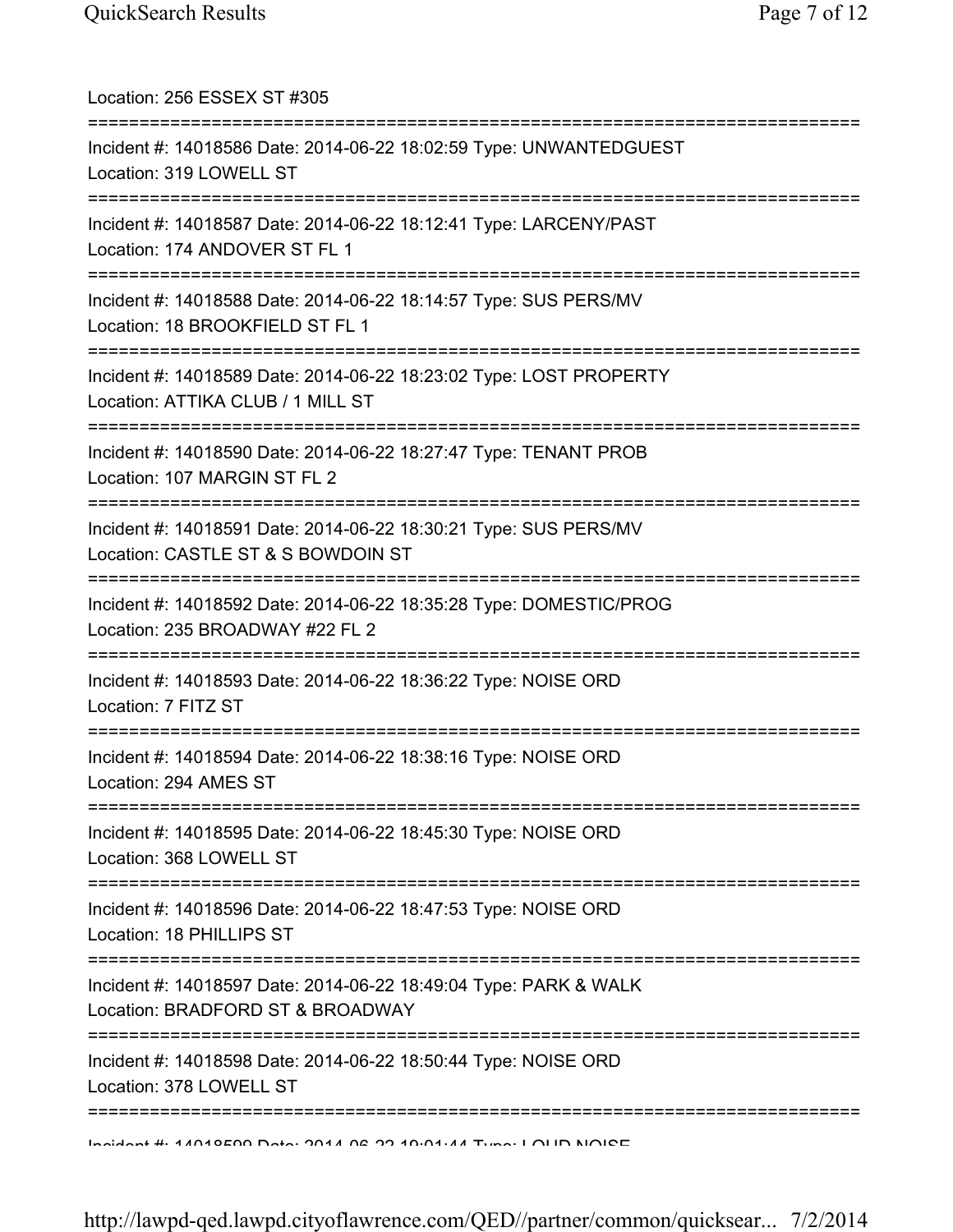Location: 5 EUTAW ST

| Incident #: 14018600 Date: 2014-06-22 19:12:55 Type: FIGHT<br>Location: HAFFNER'S GAS STATION / 69 PARKER ST                            |
|-----------------------------------------------------------------------------------------------------------------------------------------|
| Incident #: 14018601 Date: 2014-06-22 19:20:00 Type: SUS PERS/MV<br>Location: BERESFORD ST                                              |
| Incident #: 14018602 Date: 2014-06-22 19:30:57 Type: MAL DAMAGE<br>Location: MERRIMACK ST & PARKER ST<br>============================== |
| Incident #: 14018603 Date: 2014-06-22 19:34:06 Type: SUS PERS/MV<br>Location: AMESBURY ST & CANAL ST<br>==============================  |
| Incident #: 14018604 Date: 2014-06-22 19:37:51 Type: DOMESTIC/PAST<br>Location: CHESTNUT ST & LAWRENCE ST                               |
| Incident #: 14018605 Date: 2014-06-22 19:46:41 Type: ALARM/BURG<br>Location: LORENZO BUILDING / 599 CANAL ST                            |
| Incident #: 14018606 Date: 2014-06-22 19:48:34 Type: FIRE WORKS<br>Location: FLORAL ST & PEARL ST                                       |
| Incident #: 14018607 Date: 2014-06-22 19:57:44 Type: NOISE ORD<br>Location: 34 HAMILTON ST                                              |
| Incident #: 14018608 Date: 2014-06-22 20:06:42 Type: LOUD NOISE<br>Location: 10 HAVERHILL ST                                            |
| Incident #: 14018609 Date: 2014-06-22 20:09:18 Type: MV/BLOCKING<br>Location: 84 WARREN ST                                              |
| Incident #: 14018610 Date: 2014-06-22 20:26:47 Type: FIGHT<br>Location: 80 JAMAICA ST                                                   |
| Incident #: 14018611 Date: 2014-06-22 20:29:27 Type: NOISE ORD<br>Location: 285 HIGH ST                                                 |
| Incident #: 14018612 Date: 2014-06-22 20:31:42 Type: DOMESTIC/PROG<br>Location: 63 MYRTLE ST                                            |
|                                                                                                                                         |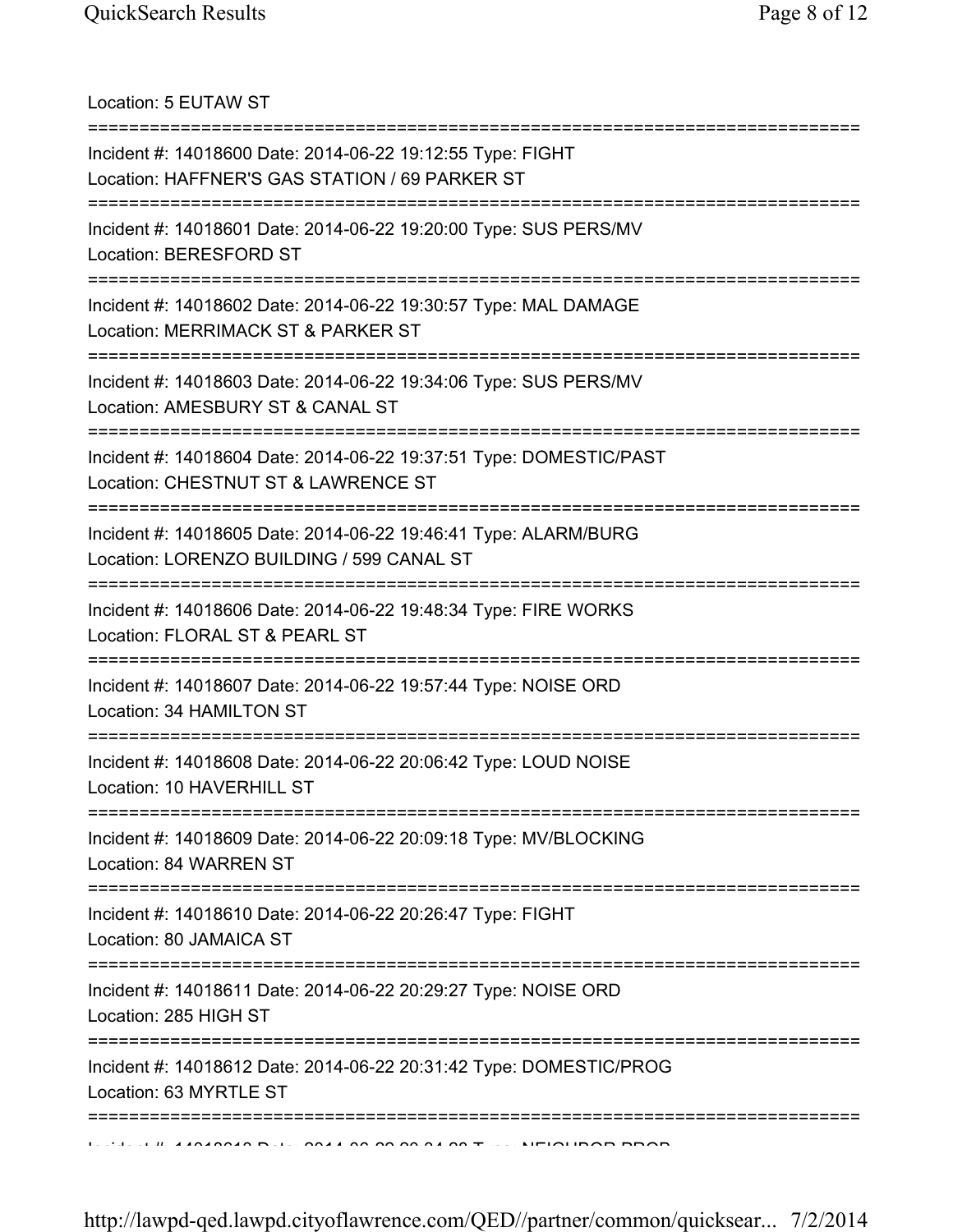| Location: 16 ROCKWOOD LN<br>=====================================                                                           |
|-----------------------------------------------------------------------------------------------------------------------------|
| Incident #: 14018614 Date: 2014-06-22 20:45:37 Type: FIRE WORKS<br>Location: UNION & NEWBURY                                |
| Incident #: 14018615 Date: 2014-06-22 20:50:42 Type: NOISE ORD<br>Location: 23 SUMMER ST                                    |
| Incident #: 14018616 Date: 2014-06-22 20:51:15 Type: NOTIFICATION<br>Location: 284 BROADWAY FL 1<br>==========              |
| Incident #: 14018617 Date: 2014-06-22 20:54:01 Type: NOISE ORD<br>Location: 312 HOWARD ST                                   |
| Incident #: 14018618 Date: 2014-06-22 20:58:34 Type: NOISE ORD<br>Location: 23 WILMOT ST                                    |
| Incident #: 14018619 Date: 2014-06-22 21:00:42 Type: FIRE WORKS<br>Location: AVON ST & BRUCE ST                             |
| Incident #: 14018620 Date: 2014-06-22 21:05:32 Type: FIRE WORKS<br>Location: 5 SUTCLIFFE CT                                 |
| Incident #: 14018621 Date: 2014-06-22 21:08:48 Type: FIRE WORKS<br>Location: 145 FERRY ST                                   |
| Incident #: 14018622 Date: 2014-06-22 21:11:50 Type: NOISE ORD<br>Location: 206 ESSEX ST                                    |
| ==========================<br>Incident #: 14018623 Date: 2014-06-22 21:15:10 Type: TOW/REPOSSED<br>Location: 30 PHILLIPS ST |
| Incident #: 14018624 Date: 2014-06-22 21:22:47 Type: NOISE ORD<br>Location: 151 MAY ST                                      |
| Incident #: 14018625 Date: 2014-06-22 21:26:06 Type: NOISE ORD<br>Location: EMERALD TAVERN, INCORPORATED / 179 ESSEX ST     |
| Incident #: 14018626 Date: 2014-06-22 21:26:59 Type: NOISE ORD<br>Location: 48 SARATOGA ST FL REAR                          |
| :==================                                                                                                         |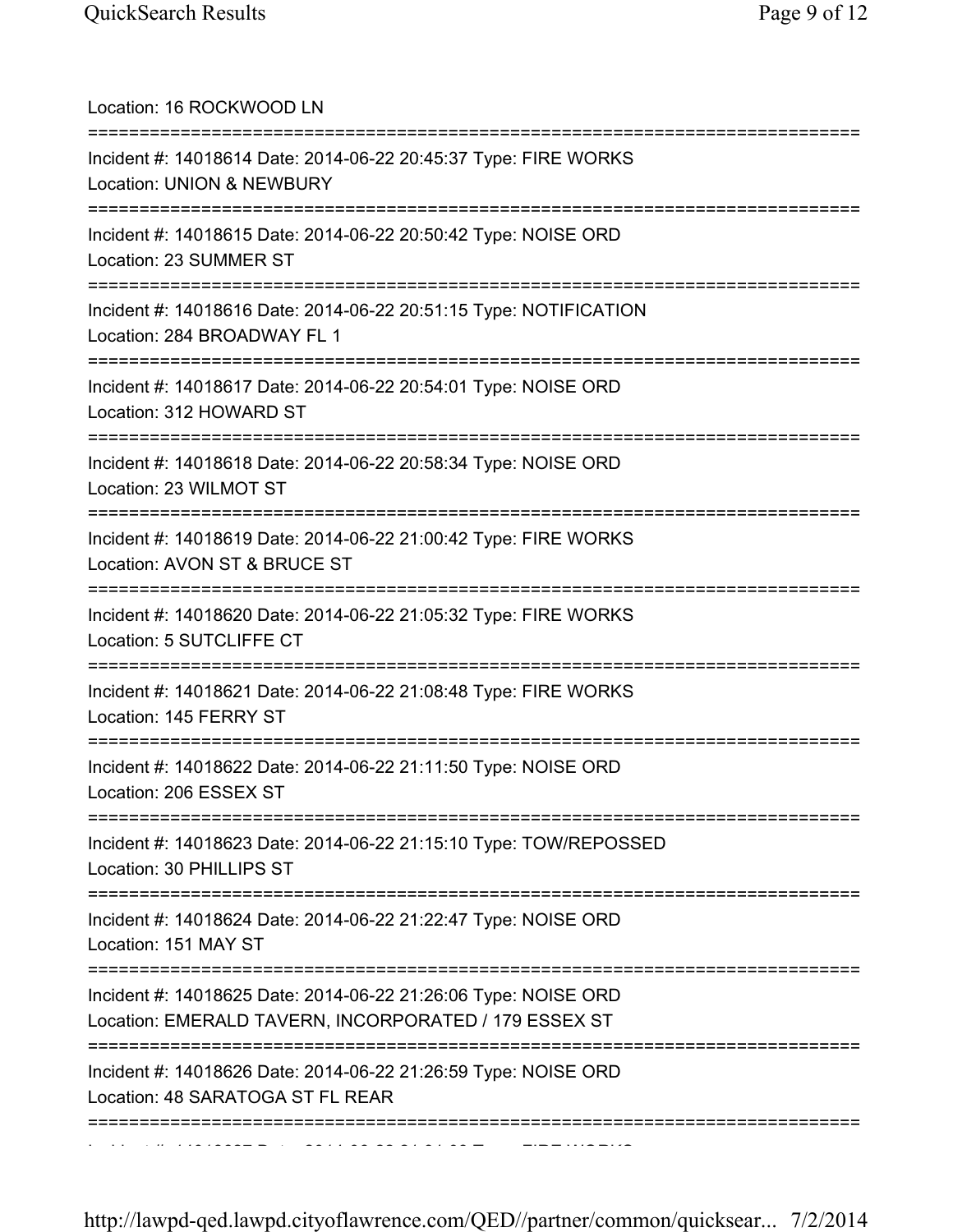| Location: 110 BODWELL ST                                                                                     |
|--------------------------------------------------------------------------------------------------------------|
| Incident #: 14018628 Date: 2014-06-22 21:38:59 Type: FIGHT<br>Location: 158 WATER ST                         |
| Incident #: 14018629 Date: 2014-06-22 21:40:40 Type: AMBULANCE ASSSI<br>Location: HAVERHILL ST & LAWRENCE ST |
| Incident #: 14018630 Date: 2014-06-22 21:43:42 Type: NOISE ORD<br>Location: 151 MAY ST<br>--------------     |
| Incident #: 14018631 Date: 2014-06-22 21:44:22 Type: GENERAL SERV<br>Location: 219 LAWRENCE ST FL 2          |
| Incident #: 14018632 Date: 2014-06-22 21:46:10 Type: CK WELL BEING<br>Location: 20 WOODLAND ST               |
| Incident #: 14018633 Date: 2014-06-22 21:49:38 Type: FIRE WORKS<br>Location: BROOKFIELD ST & KENNETH ST      |
| Incident #: 14018634 Date: 2014-06-22 21:51:18 Type: FIRE WORKS<br>Location: AVON ST & SAUNDERS ST           |
| Incident #: 14018635 Date: 2014-06-22 21:52:27 Type: FIRE WORKS<br>Location: KNOX ST & PROSPECT ST           |
| Incident #: 14018636 Date: 2014-06-22 21:56:33 Type: NOISE ORD<br>Location: 209 HIGH ST                      |
| Incident #: 14018637 Date: 2014-06-22 22:02:18 Type: NOISE ORD<br>Location: 107 ARLINGTON ST                 |
| Incident #: 14018638 Date: 2014-06-22 22:03:46 Type: NOISE ORD<br>Location: 359 BROADWAY                     |
| Incident #: 14018639 Date: 2014-06-22 22:04:05 Type: LARCENY/PAST<br>Location: FOSTER ST & SALEM ST          |
| Incident #: 14018640 Date: 2014-06-22 22:08:31 Type: NOISE ORD<br>Location: 361 BROADWAY #                   |
|                                                                                                              |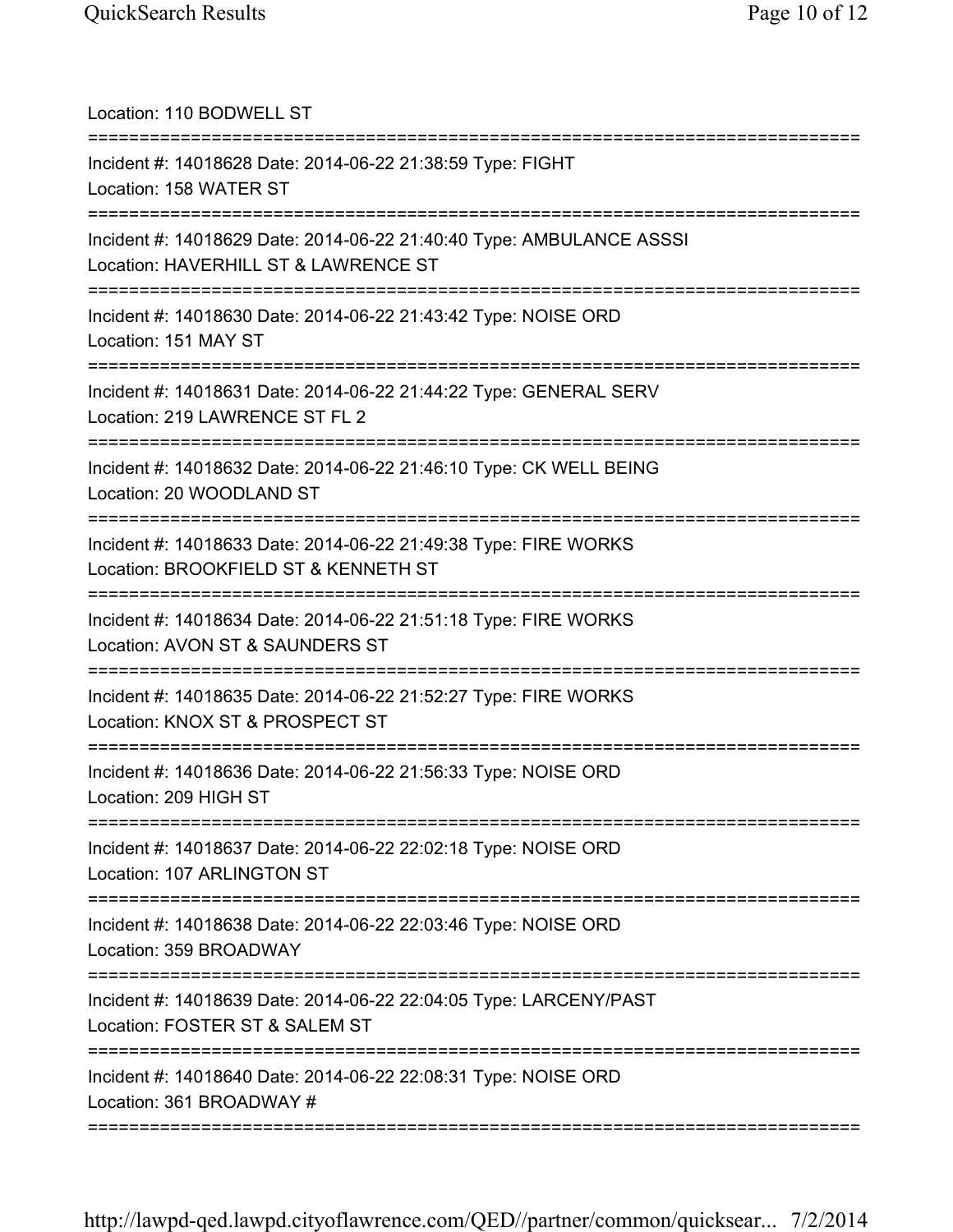| Location: MARIBU RESTURANT / 22 UNION ST                                                                                  |
|---------------------------------------------------------------------------------------------------------------------------|
| Incident #: 14018642 Date: 2014-06-22 22:23:21 Type: STOL/MV/PAS<br>Location: 90 LOWELL ST                                |
| Incident #: 14018643 Date: 2014-06-22 22:23:21 Type: DOMESTIC/PAST<br>Location: 12 PORTLAND ST #6 FL 3                    |
| Incident #: 14018644 Date: 2014-06-22 22:25:22 Type: NOISE ORD<br>Location: 77 BOXFORD ST                                 |
| Incident #: 14018645 Date: 2014-06-22 22:37:54 Type: NOISE ORD<br>Location: TERRA LUNA CAFE / 225 ESSEX ST                |
| Incident #: 14018646 Date: 2014-06-22 22:46:20 Type: NOISE ORD<br>Location: 415 BROADWAY                                  |
| Incident #: 14018647 Date: 2014-06-22 22:48:53 Type: TOW OF M/V<br>Location: 35 COMMON ST<br>============================ |
| Incident #: 14018648 Date: 2014-06-22 22:52:13 Type: NOISE ORD<br>Location: 19 WYMAN ST                                   |
| Incident #: 14018649 Date: 2014-06-22 22:59:14 Type: NEIGHBOR PROB<br>Location: 592 S UNION ST                            |
| Incident #: 14018650 Date: 2014-06-22 23:10:59 Type: NOISE ORD<br>Location: 42 ANDOVER ST                                 |
| Incident #: 14018651 Date: 2014-06-22 23:17:27 Type: THREATS<br>Location: 592 S UNION ST                                  |
| Incident #: 14018652 Date: 2014-06-22 23:22:40 Type: TOW OF M/V<br>Location: 12 METHUEN ST                                |
| Incident #: 14018653 Date: 2014-06-22 23:26:18 Type: FIRE WORKS<br>Location: ERVING AV                                    |
| Incident #: 14018654 Date: 2014-06-22 23:47:06 Type: M/V STOP<br>Location: AMESBURY ST & LOWELL ST                        |
|                                                                                                                           |